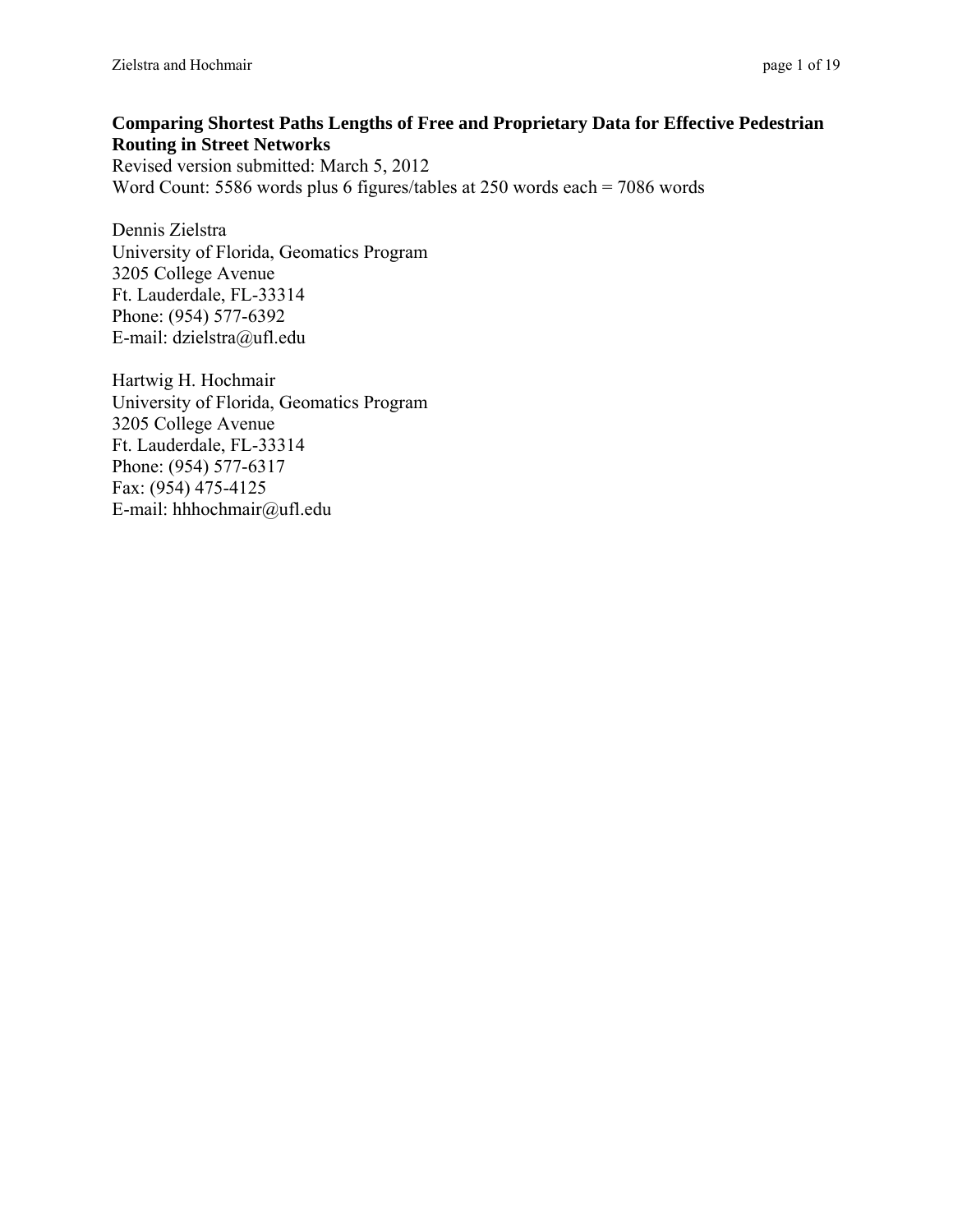#### **ABSTRACT**

Ubiquitous mobile devices, such as smartphones, led to an increased popularity of pedestrian related routing applications over the past few years. Since pedestrians typically aim to minimize their walking distance, especially within non-recreational and multi-modal trips, pedestrian 5 routing systems will only then be fully utilized if they are able to find the correct shortest path and thus help to avoid unnecessary detours. GPS-based car navigation systems have become standard already several years ago, which has lead to the availability of accurate street network data for car-based routing applications. However, pedestrian routing applications should consider pedestrian related network segments besides those utilized by motorized traffic, including

- 10 footpaths, or pedestrian bridges. This paper performs a shortest path analysis of pedestrian routes for cities in Germany and the US. More specifically, we compare for a set of 1000 randomly generated origin-destination pairs the lengths of pedestrian routes that are computed based on different freely available network sources, such as OpenStreetMap (OSM) and TIGER/Line data, and proprietary datasets, such as TomTom, NAVTEQ, and ATKIS. The results show that freely
- 15 available data sources such as OpenStreetMap provide a relatively comprehensive option for cities where commercial pedestrian data sets are not yet available.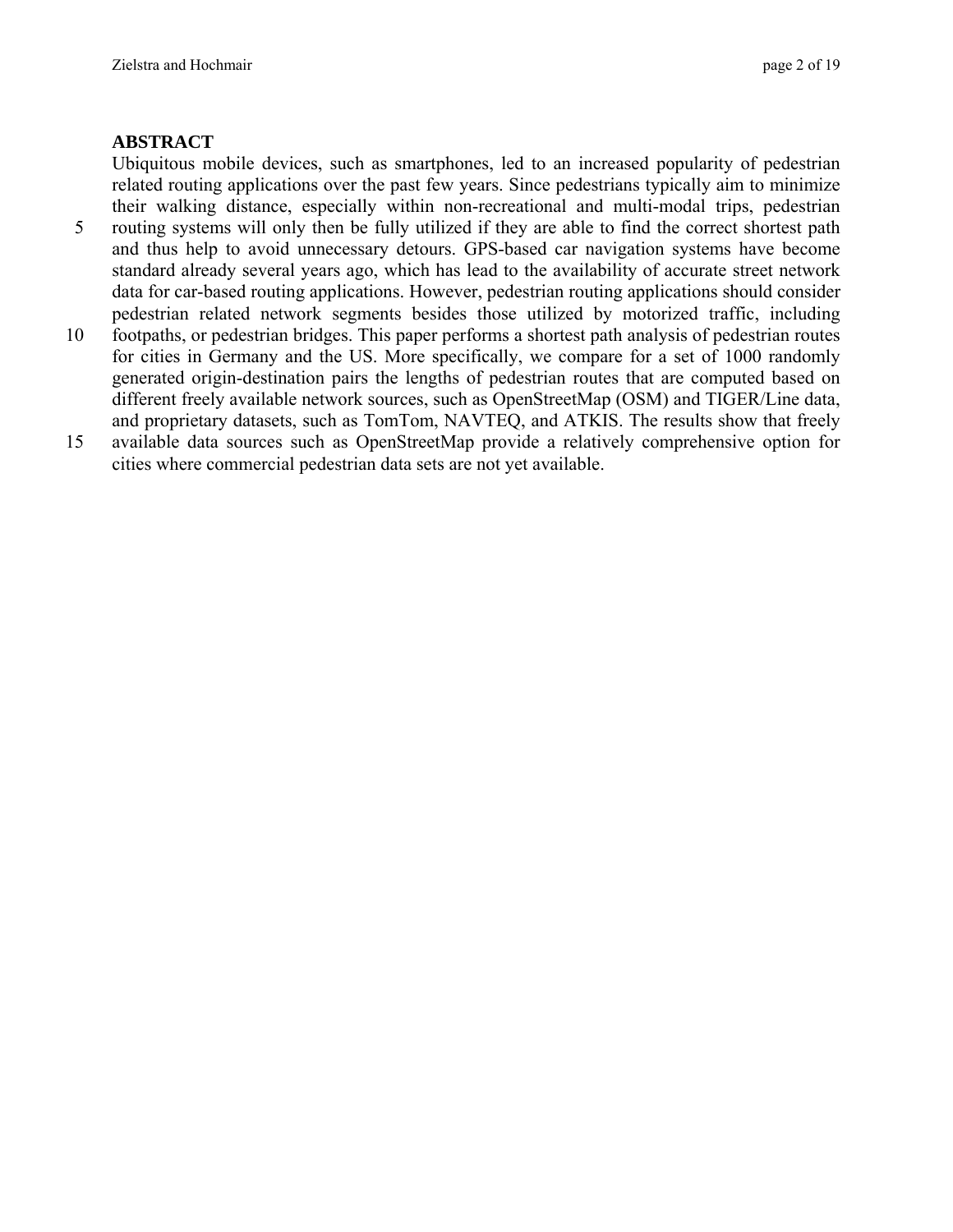### **INTRODUCTION**

When walking from a trip origin to a destination, a pedestrian typically tries to minimize a variety of costs (disutilities), including distance, travel time, obstacles, turns, danger, slope, complex intersections, or uncertainties along the way. There exists a large body of research that

- 5 reflects and analyses the different criteria a pedestrian may consider when choosing a route from among a variety of path alternatives (24, 9, 14, 17, 7, 21), how the importance of these criteria changes with the trip purpose (2), and how criteria are applied in combination with other transportation modes, i.e., within a multi-modal trip (20, 26, 4).
- In multi-modal trips, travelers aim to minimize the distance and time of the walking 10 portion of their trip, where the observed average walking distances are affected by demographic variables (income, education), characteristics of the pedestrian environment, such as topography and safety of intersections, or population density, among others (20, 27). A high percentage of pedestrian trips within the US is below one or 1/2 mile long and some increase in walking popularity has been reported (13). Walking is also the dominant mode to access public transit for
- 15 short access distances and therefore correct modeling and consideration of the most sophisticated datasets for pedestrians are important. The results of an Onboard Transit Survey by the Atlanta Regional Commission clearly showed that most of the respondents were walking to the transit station (72.4%) with a distance less than 1/8 mile (53%) (8). Another study from the Netherlands showed that for rail transport walking is the dominant mode of access up to about 1.2 km 20  $(0.75mi)$  at the home end, and up to 2.2 km  $(1.4 mi)$  at the activity end  $(22)$ .

The relatively new development of mobile devices with GPS and Wi-Fi positioning capabilities allows now to run routing applications and other location-based services on these small devices (1, 19). To be useful for pedestrian navigation these services need to be built on graph network structures with the required spatial granularity and detail. This is because

- 25 compared to car drivers, pedestrians use different connections and they are not bound to lanes or to any other car navigation restriction (6). Shortest (or fastest) path is one of the most prominent route selection criteria in pedestrian navigation (9). It is oftentimes the default search mode in routing applications, besides alternative routes that are computed based on other optimization criteria (15). It is therefore of relevance to determine which commonly available street network
- 30 data provide a useful basis for pedestrian routing. In this paper we analyze a variety of freely available and proprietary network datasets regarding shortest path lengths for two US cities (Miami and San Francisco) and two German cities (Berlin and Munich). The availability of pedestrian segments and their effect on shortest route generation will be analyzed for OSM, ATKIS (German government data), TIGER/Line, TomTom (formerly known as TeleAtlas) and
- 35 NAVTEQ street datasets.

Since the increase of complementary geospatial data sets available, the integration of multiple network datasets has been a major research focus among transportation engineers, geographers, and computer scientists. The datasets often originate from different sources and vary in spatial accuracy, level of generalization, and attributes, which requires different 40 approaches on the combination (conflation) of datasets (25, 3, 5) to facilitate their combined use in transportation applications. However, this paper does not consider conflation techniques and

- will focus on the analysis of the individual potential of widely used data sources on shortest path generation for pedestrians. The remainder of the paper is structured as follows: The following section gives an
- 45 introduction to the commercial and free street datasets used in this study and reviews previous findings on geodata comparison tests in the US and Germany. The next section provides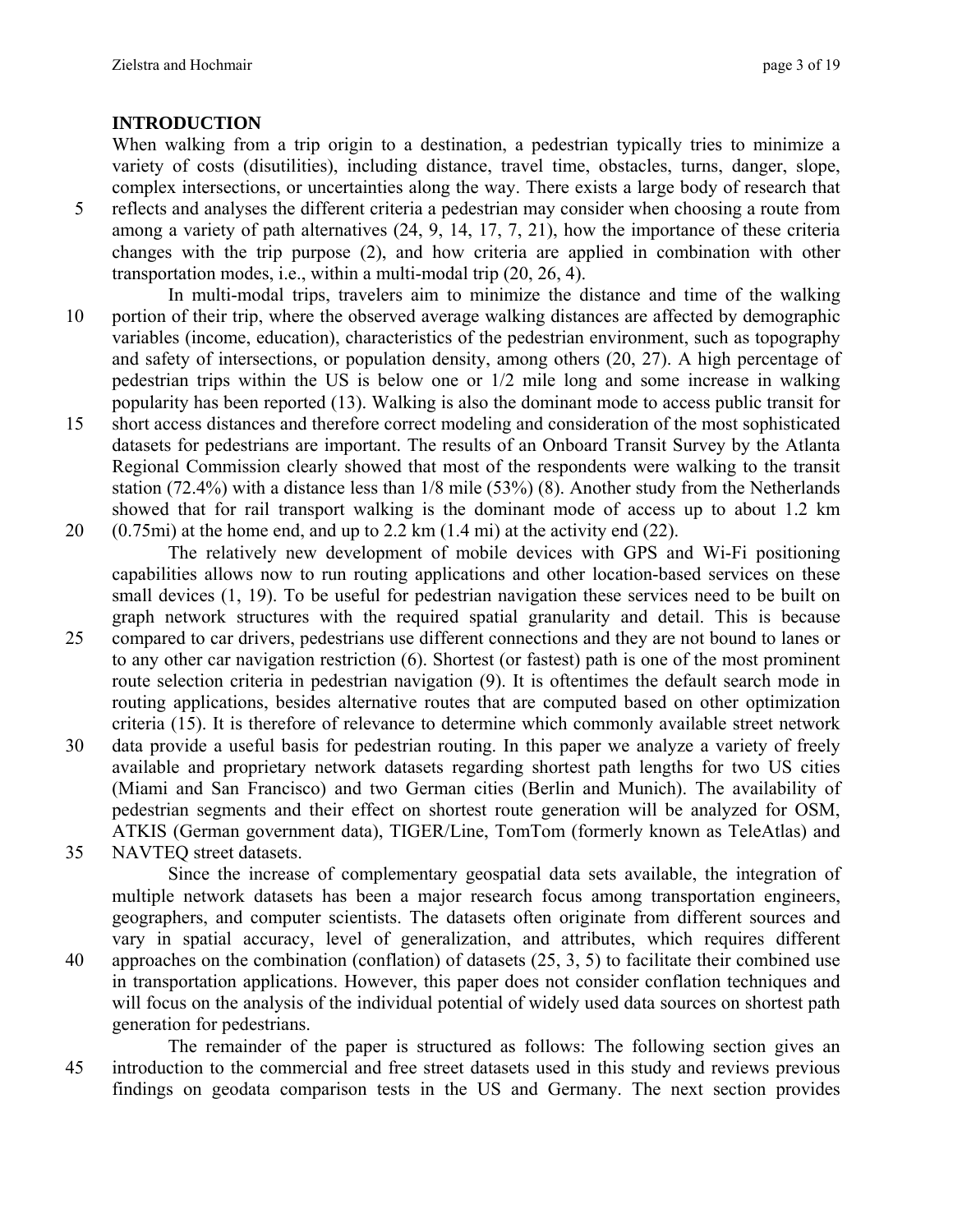information about the applied analysis methods, followed by the results on the comparison of differences in path lengths found between different datasets. This is followed by a discussion of the results and aspects of future work.

### 5 **VOLUNTEERED GEOGRAPHIC INFORMATION AND PROPRIETARY STREET DATASETS**

### **Previous Work**

- The high demand for freely available spatial data within recent years has boosted the availability 10 of Volunteered Geographic Information (VGI) (10) on the Internet. The development of Web 2.0, the Global Positioning System (GPS) and its integration into cell phones, photo cameras, and other mobile devices, allows the Web community to interact with each other, provide information to central sites, and thus become a significant source of geographic information. The OpenStreetMap (OSM) project (available at openstreetmap.org), has the goal to create a detailed
- 15 map of the world based on VGI in vector data format. The information is collected by many participants, collated on a central database and distributed in multiple digital formats through the World Wide Web. It provides free downloads of spatial data from a large selection of themes, including roads, transit lines, tourist sites, or land use layers. Whereas most commercial providers of street data focus primarily on car navigation, OSM data also include pedestrian and
- 20 bicycle paths, which makes them a potential rich data source used for off-street routing. Within recent years the collection of VGI around the world created a fast growing selection of free street data. In connection with this development the quality of geodata and especially VGI has become a major research area. The quality of OSM data for England, Germany and parts of Florida, in particular the aspects of completeness, positional accuracy, and attribute accuracy, have been
- 25 analyzed in recent years (12, 29, 28).

For Germany, a comparison of coverage between TomTom and OSM data conducted for several periods during 2009 revealed the largest discrepancies for car navigation related data with total lengths being 43% smaller for OSM compared to TomTom datasets. This indicates that TomTom at that time specialized in car related data. For pedestrian navigation related data

- 30 the total length differences reduced from 27% to almost 10% over time, providing further evidence for the assumption that OSM specializes on smaller streets and alleys. The level of completeness of OSM data reveals some spatial pattern, which is a clear decrease in the completeness of the OSM dataset away from the metropolitan areas towards the surrounding rural areas. However, within more densely populated areas, OSM data offer more overall data 35 than the commercial provider (29).
	- Additional proprietary datasets for Germany can be found at the German Federal Office of Cartography and Geodesy and their corresponding regional surveyor's offices. ATKIS (Amtliches Topographisch-Kartographisches Informationssystem) includes several different formats and datasets for entire Germany; however charges will apply which depend on the size
- 40 of the area and amount of requested datasets. ATKIS data has not been included in the before mentioned analyses, thus there is no additional information available about comparison results. For our pedestrian specific analysis one ATKIS dataset has been added for the city of Berlin in this paper.

The results of the comparison of coverage between NAVTEQ, TomTom and OSM in the 45 United States, in particular the state of Florida, showed a different pattern. As opposed to the OSM coverage pattern observed for England and Germany, OSM data coverage is generally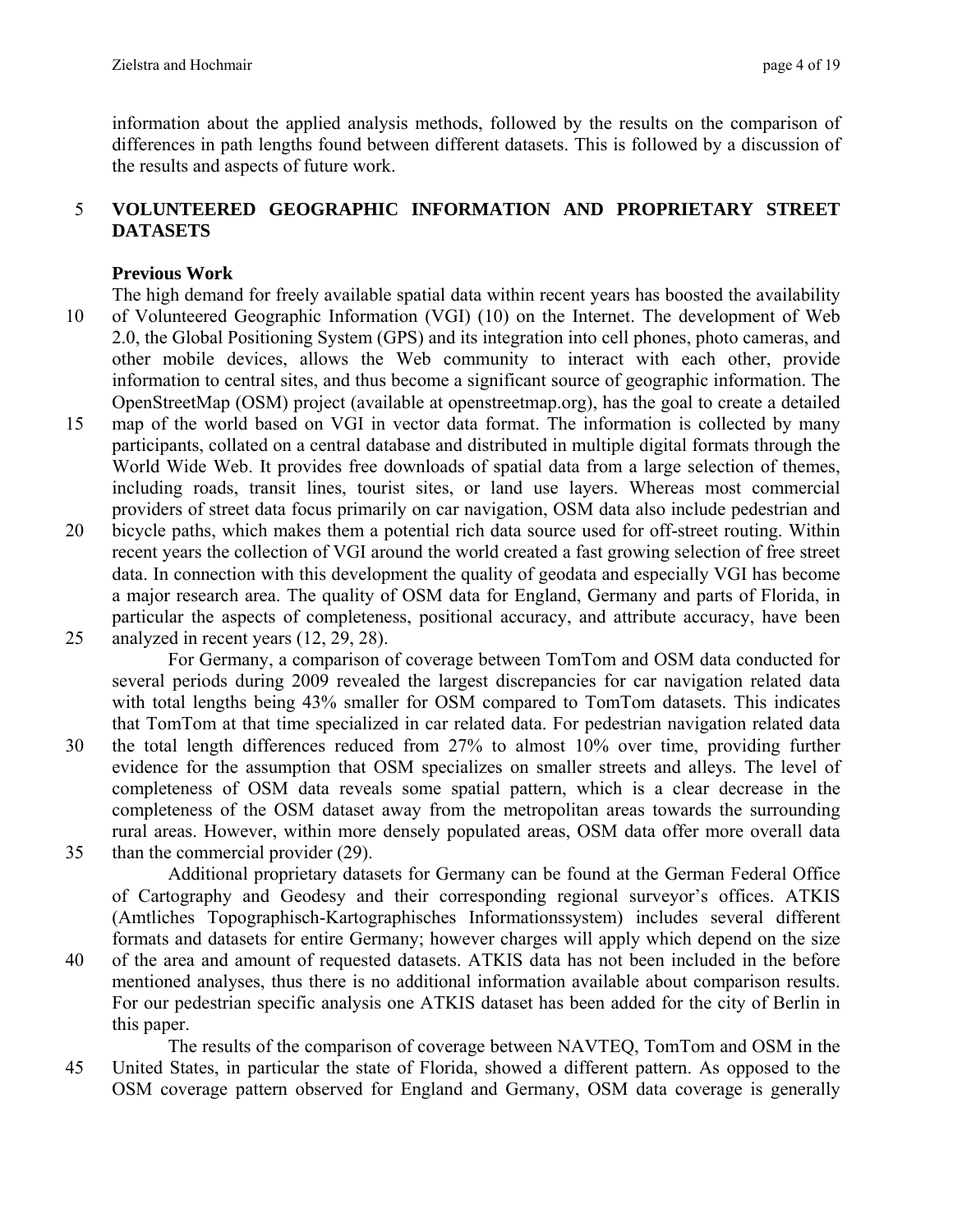higher in rural areas than for urban areas, when compared to commercial datasets. The good coverage results for OSM in the rural areas are not a result of user contribution but primarily based on the TIGER/Line import, since TIGER/Line contains more data especially in agricultural areas (small ways) than the commercial data providers. Despite the lower coverage

5 of OSM in urban areas compared to commercial datasets, comparison between OSM and TIGER data reveal that for some urban areas OSM data are actively collected by the Web community (29).

Since the computation of shortest paths for pedestrian routing is based on the underlying street network, it is of interest to compare the suitability of various data sets for shortest path 10 computations. It needs to be noted that we did not check any of the datasets for actual ground truth, since test areas are too large to do so. However, the study provides a relative comparison of shortest path lengths for different datasets as a proxy for data completeness. Most of the tested datasets are currently used in routing applications and available to users and decision makers.

# 15 **CASE STUDY**

For this study we computed shortest path distances of sample routes for four cities based on different street datasets. Different datasets were available for different cities (Error! Reference source not found.). From the commercial datasets, NAVTEQ Discover Cities data were available for Miami, while we had access to TomTom data for both US and German cities. In terms of free

20 data OSM network data were available for all cities, while TIGER/Line is a US data standard and therefore only available for the two US cities. Its counterpart for Germany, the ATKIS dataset, was provided to us for Berlin.

While the test area of each German city was determined through official city boundaries included in the TomTom dataset, for the US cities, county boundaries for Miami-Dade County 25 and San Francisco County were used instead. Test area sizes varied from 121  $\text{km}^2$  for San Francisco to 5040 km<sup>2</sup> for Miami and from 892 km<sup>2</sup> for Berlin to 310 km<sup>2</sup> for Munich. Three of

the four tested cities (Miami, Munich and Berlin) show a wide spread street pattern which is scattered through parks and rivers. San Francisco shows a more compact street pattern because of the limited city area size. Two major parks are located in the western part of the city. The 30 public transportation network in cities can also influence the construction of pedestrian friendly infrastructure and pedestrian travel behavior in many ways. While the German cities and San Francisco show a sophisticated public transportation network, Miami is lacking this kind of system when moving away from the CBD area.

# **Extraction of Pedestrian Related Data**

- 35 To be able to compute shortest routes for pedestrians, all network datasets needed to be filtered, which means that segments that were only accessible to cars, such as interstate highways, were removed. Due to different attributes and road classification schemes found in different datasets, the extraction methods had to be adapted. For example, for NAVTEQ data a query over street attributes formulated as [Pedestrian Access] = 'Y' was used to extract network segments that are
- 40 either restricted to pedestrians only, or that can be accessed both by cars and pedestrians. For TIGER/Line, street segments that prohibit pedestrian access were eliminated by the street name. OSM allows filtering the street network through specific tags that indicate accessibility for pedestrians. OpenRouteService, a routing application that runs on OSM data (available at openrouteservice.org), provides a wiki with a comprehensive list of street tags that can be used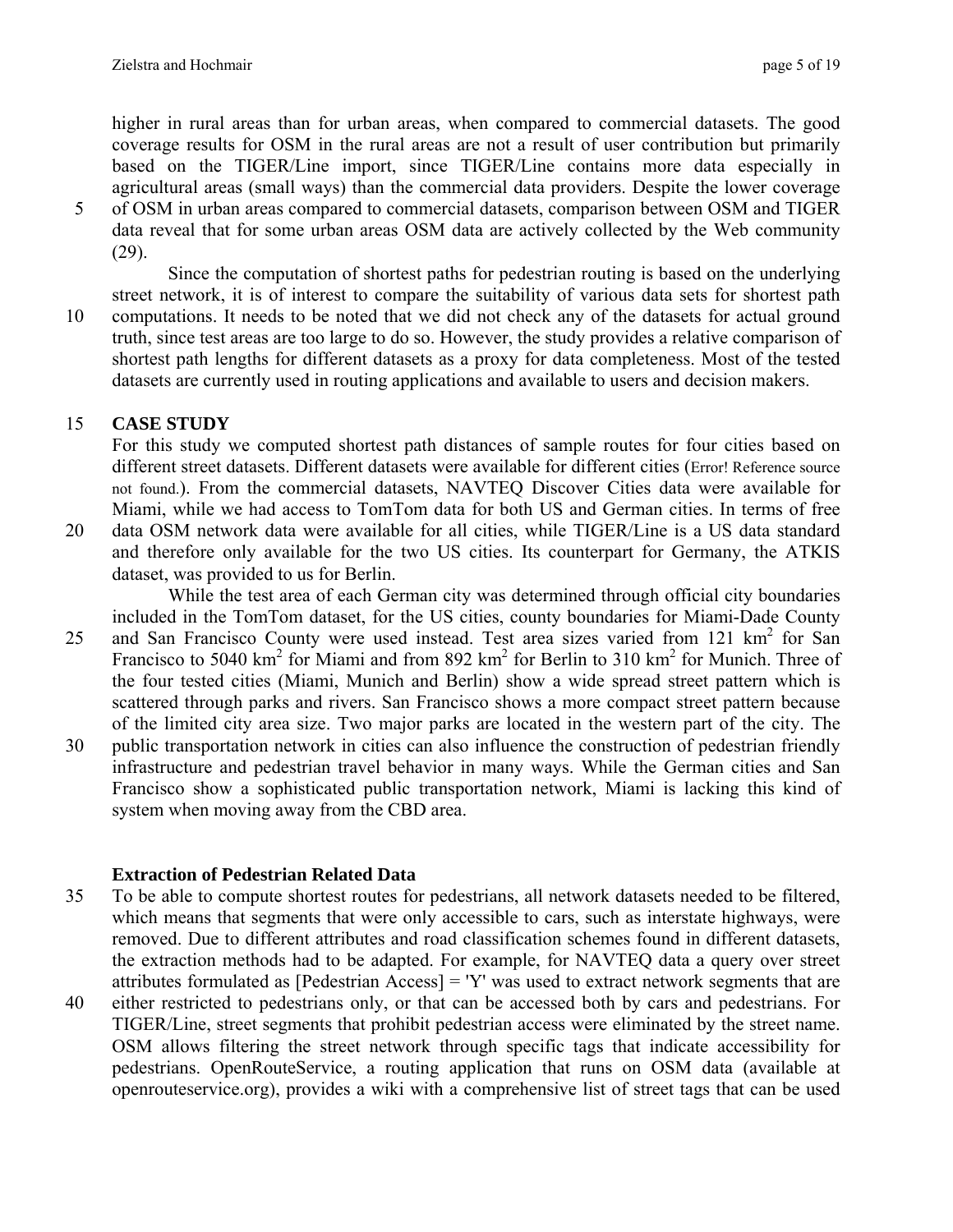for this purpose. TomTom and ATKIS provide a documented list of street attributes that can be used to filter pedestrian accessible network segments.

#### **Shortest Route Generation**

5 Before each dataset could be tested for shortest path lengths, random points were generated for each urban area. These were then used as potential start and end points of shortest path routes. The potential position of each random point was restricted by a predefined buffer. This buffer was generated by creating five meter buffers around each street network (generated from the different data sources) and intersecting these buffers. This way it was guaranteed that with each 10 dataset a given start or endpoint would be snapped to the correct street segment.

Next, a random set of 1000 origin-destination point pairs was extracted from the random points in a way that it resulted in network distances that approximate a typical distance decay function for walking trips (18). This way the random route set reflects typical pedestrian walking distances. A sample size of 1000 routes was chosen since it was found that they cover many parts

- 15 of the networks, both less dense areas such as parks, as well as built areas. FIGURE 1 shows a map with a sample of 1000 pedestrian routes generated for Berlin. A larger number of routes would result in overlapping tracks and violate independence of observations which was presumed for further statistical analysis. Some origin-destination point combinations caused a situation of non-connectivity, e.g. start point on island and end point on mainland, where no
- 20 shortest route could be generated. Anytime this error occurred, the paired points and corresponding routes were removed, which reduced the total number of origin-destination point pairs to 996 for Miami, 993 for San Francisco, 978 for Munich and 977 for Berlin. ESRI's ArcGIS 10 Geographic Information System was used for all analysis procedures in this paper.
- If noticeable differences in shortest path length can be found for a given point pair and 25 two different underlying datasets, this can be attributed to two types of error, i.e., error of omission and error of commission (FIGURE 2). There are several ways to identify these errors, such as use of aerial photographs or street view images. An error of omission occurs if the dataset is missing a segment that is crucial for computing a shortest route, while this segment exists in the real world. FIGURE 2a gives an example for an error of omission found in the
- 30 Berlin network. TomTom, shown in dark blue color, is missing a segment in the street network, in this case a pedestrian bridge leading across a major highway. This causes a detour for the pedestrian of more than 1000 meters (0.6 miles) compared to the correct shortest path. As can be seen, OSM, shown in green, contains the pedestrian bridge in the dataset and thus provides the (correct) shortest route in this area. However, not each additional segment found in a network
- 35 dataset when compared to the remaining datasets can also be found in reality, and it would therefore falsely reflect a network shortcut. Such a situation leads to an error of commission, as shown in FIGURE 2b for Miami. TIGER/Line data in cyan indicate that there are several pedestrian paths running in north-south direction. However, a current satellite image in the background proves that these paths are nonexistent. TomTom, shown in red, provides a more
- 40 realistic dataset for this specific area. If data affected by this error of commission were not removed before the distance analysis, results would incorrectly show that TIGER/Line provides shorter shortest paths than other datasets in this area.

While errors of commission were rarely found in any of the datasets  $-$  in our case only Miami 45 and Berlin showed any — they still needed to be identified during the analysis to give realistic and representative results. The focus of this paper was on additional shortcuts provided by any of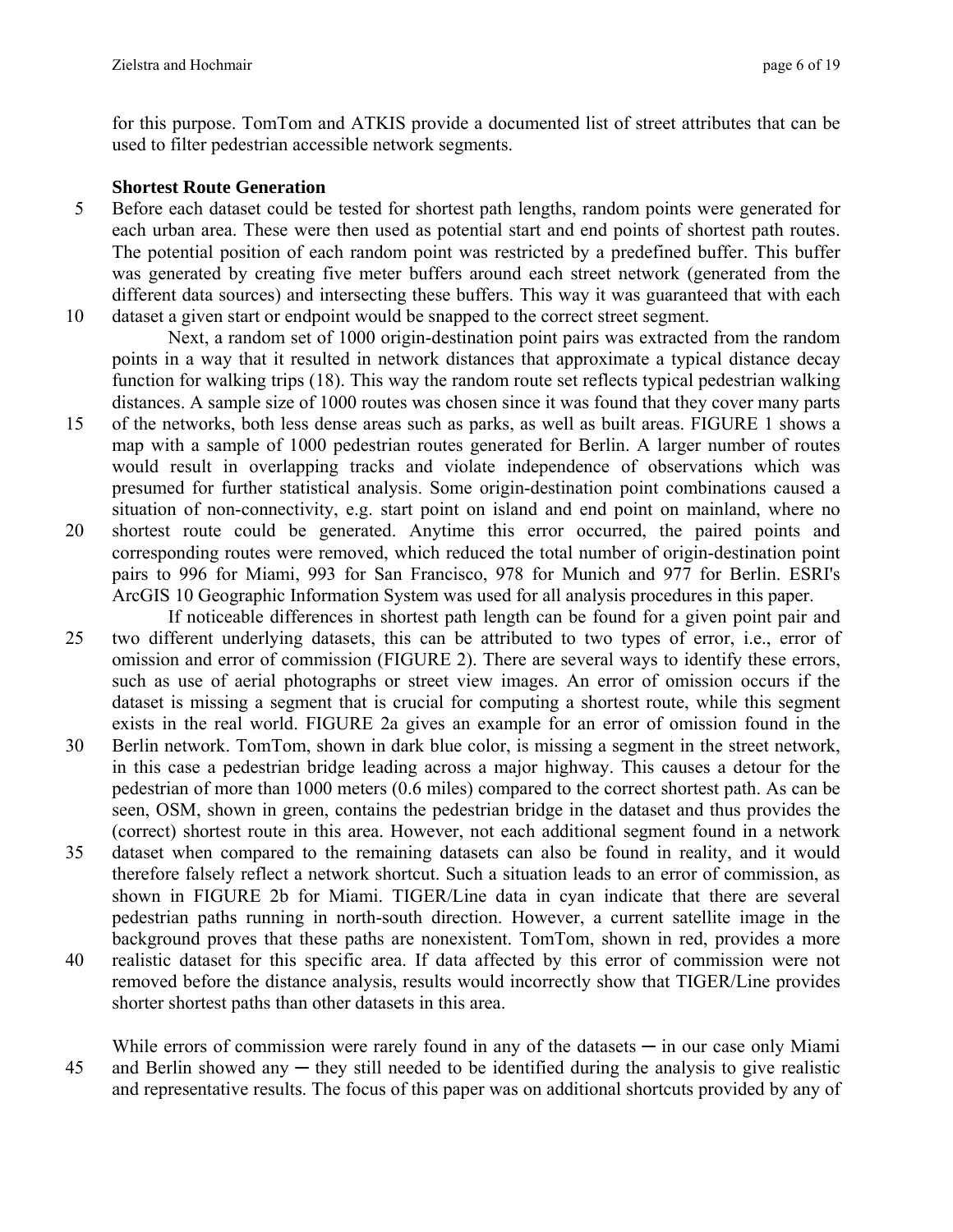the data sets where errors of commission would be misleading and favor those datasets with errors of commission. Each time one of the datasets showed an error of commission during the analysis and in comparison to routes found for other datasets, the erroneous dataset was corrected, the network re-built, and the test repeated. Errors of omission, however, allow a 5 realistic assessment of a shortest pedestrian route capability between different networks. They

were not corrected before further analysis.

It must be noted that some online route planners, such as Google Maps, provide walking directions. However, these route planners use proprietary network datasets which cannot be accessed and downloaded for analysis. This restriction makes it impossible to compute buffers

10 around street segments (which are necessary for start and end point generation). Further it complicates the analysis of errors of omission and commission. Pedestrian routes from online route planners were therefore not considered in this analysis, although it may be considered for future work.

# 15 **RESULTS**

This section starts with an overview of the total length differences between different networks. Total lengths are based on approximately 1000 calculated shortest routes for pedestrians found in the four urban area networks. Differences are then analyzed for their statistical significance.

- The bar-charts in FIGURE show the total length of all calculated shortest routes based 20 on different datasets used in each city. For the US cities differences between datasets were small. In Miami the largest difference between two data providers was observed between OSM and NAVTEQ with 33 km or 3% with an average route length of 1019 m for OSM and 1050 m for NAVTEQ. NAVTEQ showed the largest overall length value in this city, indicating that for the specific routes that were tested NAVTEQ provided the fewest shortcuts for pedestrians. For San
- 25 Francisco OSM and TomTom showed the largest difference between two data providers with 16 km or 1.8% and an average route length of 864 m for OSM and 880 m for TomTom.

In German cities, the various datasets reveal larger differences in total shortest paths lengths than for US cities. While ATKIS, the purchasable federal dataset for Germany, provides significantly shorter pedestrian routes than the commercial TomTom dataset for Berlin, OSM

- 30 provides significantly shorter paths than the other two datasets. Differences between OSM and TomTom are as large as 112 km or 11 % in Berlin with an average route length of 899 m for OSM and 1013 m for TomTom. A similar pattern could be observed for Munich, where only OSM and TomTom were available. Differences between OSM and TomTom are 76 km or 8% with an average route length of 893 m for OSM and 971 m for TomTom.
- 35 Previous research results showed large differences between OSM and TomTom in German cities with regard to the amount of pedestrian related data in the network, e.g. footpath shortcuts or pedestrian bridges (28). This leads to shorter pedestrian routes, as shown in FIGURE c and FIGURE 3d and explains the observed difference in path lengths. For US cities previous analysis revealed only relatively small differences in pedestrian related segments (28), which
- 40 causes smaller differences in shortest path lengths. However, the results in our analysis showed that OSM, although not as much as in Germany, still provides the most complete free data source for pedestrian routes in both US cities as shown in FIGURE 3a and FIGURE 3b.

# **Statistical Analysis**

A series of nonparametric Wilcoxon matched-pair signed rank tests were conducted to determine 45 where the differences in median distances of shortest paths between different datasets were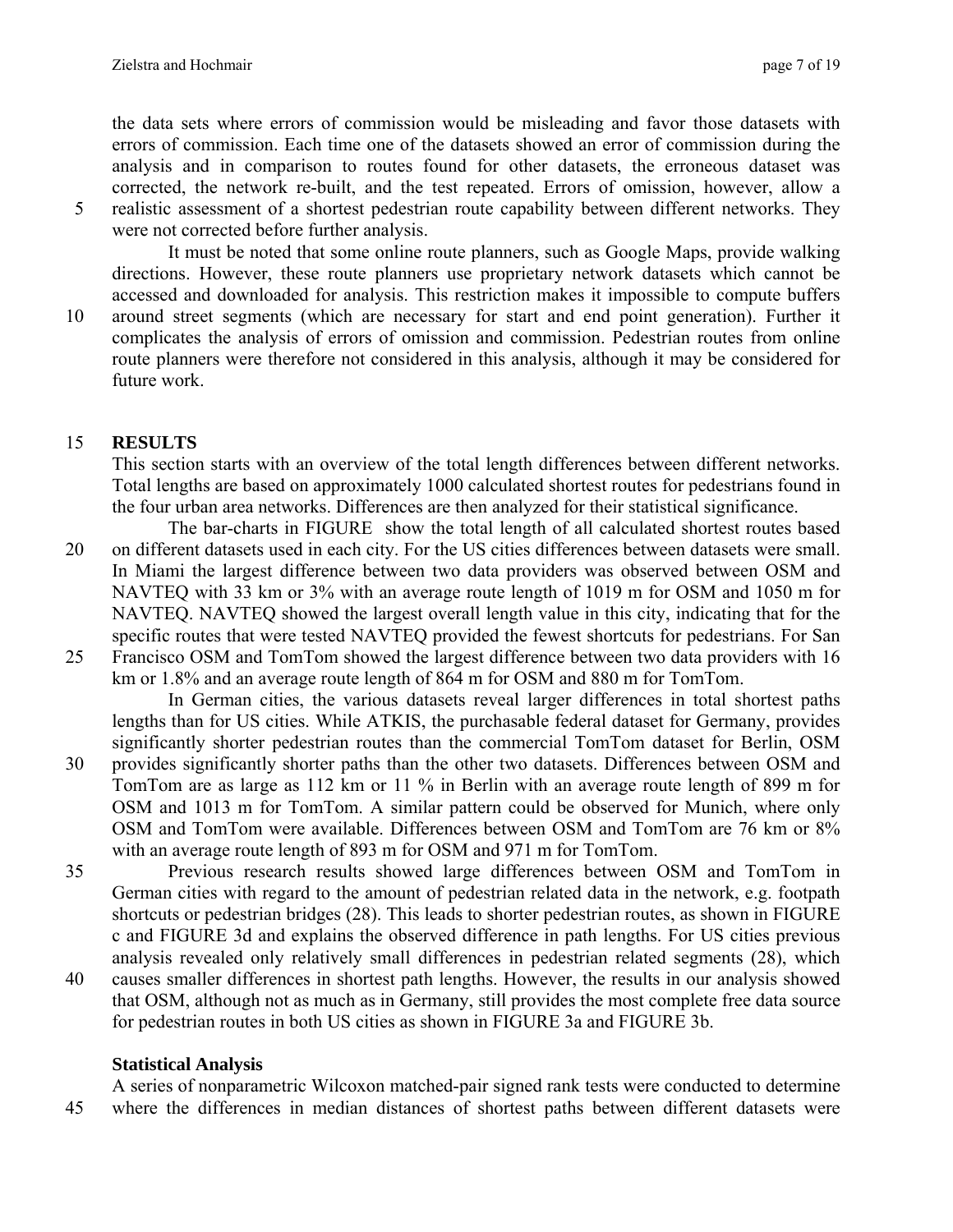significant. A Student's t-test could not be used because route lengths were not normally distributed. FIGURE a shows a Normal quantile plot (Q-Q plot) for one of the sample datasets which clearly indicates that the data is not normally distributed. Also, a logarithmic transformation on the route lengths did not lead to a normal distribution, but to a bi-modal 5 distribution (FIGURE 4b), which makes the use of a t-test inappropriate.

Since more than two datasets were used and compared for each city, a Bonferroni correction was applied to the test. The Bonferroni correction is a common method to handle problems caused by multiple comparisons. Applying a test multiple times will cause the probability of rejecting a true null hypothesis (i.e., a Type I error) to be no longer equal to  $\alpha$  (a significance level associated

- 10 with the individual test). To retain an overall Type I error probability of  $\alpha$ , a critical value can be found by dividing  $\alpha$  by the number of tests carried out (Bonferroni correction). FIGURE 5 gives an overview of the statistical results. By applying the Bonferroni correction  $\alpha$ reduces to  $0.05/3=0.017$  in the case of Berlin since three combinations were tested. The  $\alpha$  value has been left unchanged for Munich (only one comparison), and been adapted to 0.008 for
- 15 Miami (six combinations) and 0.017 for San Francisco (three combinations). The significance values in FIGURE 5 relate to individual tests. If a shown significance level is below the Bonferroni-corrected α-value, as specified before for each city, the difference in median path distance can be considered significant at a 5% level of significance. A Plus (+) sign indicates that the street network listed on the row header leads to significantly longer shortest paths than the
- 20 street network denoted on the column header, while a Minus (—) sign indicates the opposite. For example, in San Francisco, the OSM based network results in significantly shorter routes than the TIGER/Line network, which is indicated by the Minus sign in the first row.
- The statistical results indicate that in the case of Miami, where little OSM data has been 25 collected after the TIGER/Line import, none of the median distances are significantly different from one another. San Francisco, however, shows how active contribution to OSM can help to improve connectivity. More specifically statistical test results show that the median distances are significantly smaller for OSM than for TIGER/Line, which can be attributed to voluntary data collection efforts for OSM after the TIGER/Line import into the OSM database. However, length
- 30 differences between OSM and TomTom in San Francisco were not significant at a 5 percent level of significance.

FIGURE c and FIGURE d indicate larger differences in total shortest path lengths between commercial and freely available datasets for German cities than for the US. For both German cities that were tested in our analysis the statistical results show significantly shorter 35 distances for OSM in comparison to the TomTom and ATKIS data sets.

# **DISCUSSION AND FUTURE WORK**

The results of our analysis show that the length of shortest paths generated for pedestrians is affected by the completeness of the underlying dataset.

- Further it can be observed that some urban street networks do not provide a significant 40 number of shortcuts (e.g. pedestrian bridges) that facilitate shortest routes for pedestrians compared to the road network. In these areas, even if all existing pedestrian shortcuts were integrated in the network dataset, shortest path lengths would not differ much from shortest path lengths generated from a road network without pedestrian specific shortcuts. As opposed to this, especially for pedestrian oriented cities with plazas, pedestrian paths and alleys, such as Berlin
- 45 and Munich, the choice of the dataset greatly affects the length of shortest paths. OSM data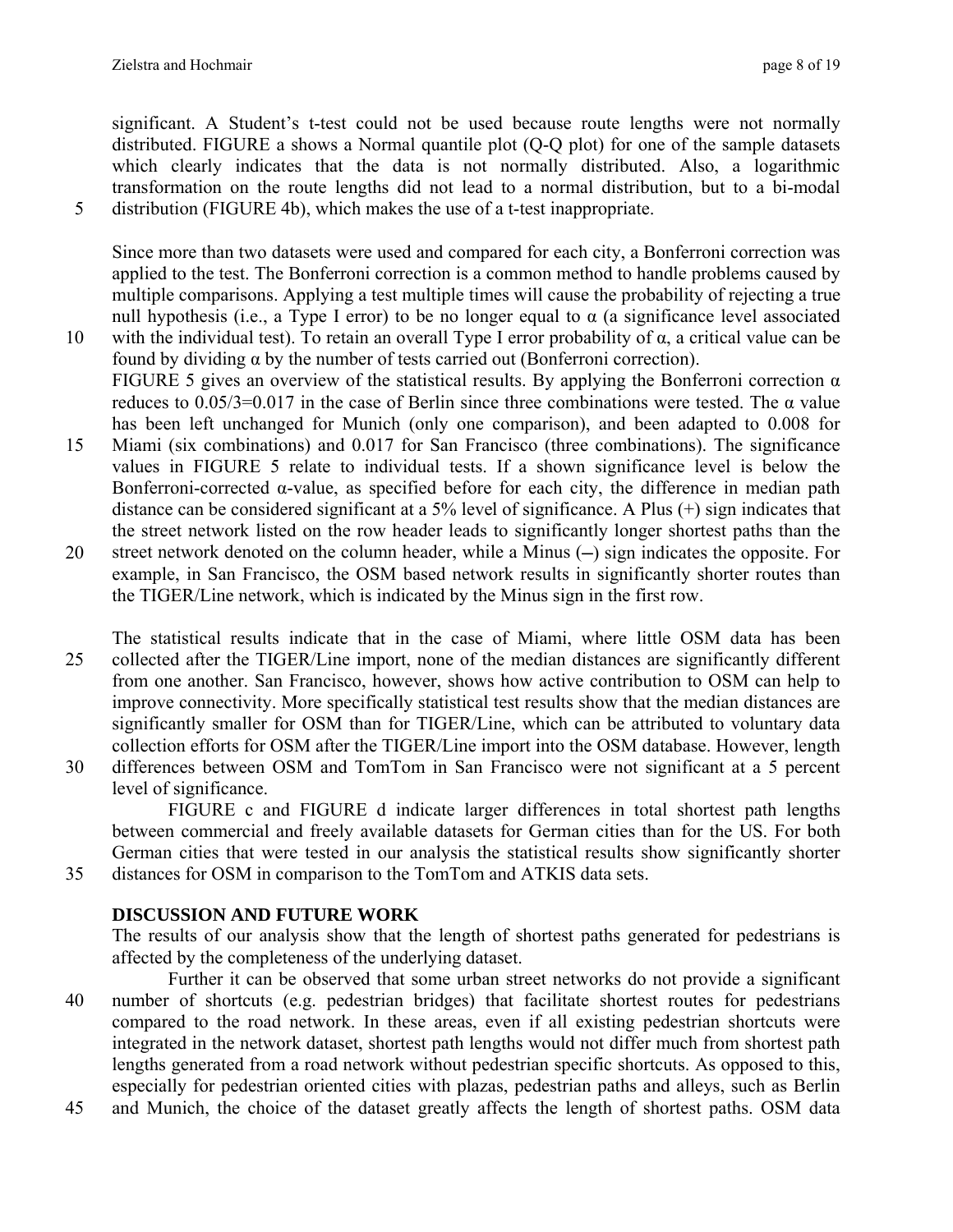provide a free and relatively comprehensive alternative for cities where commercial pedestrian datasets are not yet available, especially if there are active participants contributing data, such as in Germany.

A combination of both, freely available and commercial datasets would possibly provide 5 the best coverage. However, it is important to note that a combined dataset including OSM and other commercial datasets cannot be considered for implementation due to current licensing issues. OSM can be used freely under the terms of the Creative Commons Attribution-Share Alike 2.0 license which includes copying, distributing, adapting and transmitting the data. Commercial use of the data is not prohibited either, however, the user must attribute the work in 10 the manner specified by OSM and, most importantly, the resulting work must be under the same

or similar license to the one used in OSM.

The number of sample cities used in this study with commercial pedestrian street data is too small to make definite statements about shortest path differences between OSM and commercial pedestrian datasets. However, for all cities analyzed in the US and Germany, OSM

- 15 data resulted in shorter shortest paths for pedestrians commercial data sets. This observation indicates that the OSM community, also in the US, is active and helps to develop a comprehensive network of pedestrian paths, as can be particularly seen in the San Francisco area. For the individual traveler who uses a GPS enabled cell phone or handheld, inclusion of
- pedestrian related network segments will have the advantage of being provided with more 20 realistic routes that avoid unnecessary detours compared to systems that use street bound data only. While this study measured relative completeness of different network datasets by shortest path distances, actual routing applications will usually allow a search for alternative routes that are optimized for criteria other than travel distance, including safe routes, scenic routes, or routes with fewest slopes. In this case, additional edge attributes or turn cost need to be considered in
- 25 the routing algorithm (16). Nevertheless, even if an alternative route, such as scenic route, is requested by the user of a routing system, a more complete network will provide a better search result than a sparse one, simply by avoiding unnecessary detours. The integration of heterogeneous (free) datasets is still a challenge (23), and the assessment of VGI data quality, especially OSM data, is an ongoing issue of high importance for successful geo-applications (11,
- 30 12).

# **ACKNOWLEDGEMENTS**

The authors thank NAVTEQ and Tele Atlas for the generosity to provide us with sample datasets of the US street network. Alexander Zipf (University of Heidelberg, Germany) facilitated the use 35 of TeleAtlas data for Germany for this study.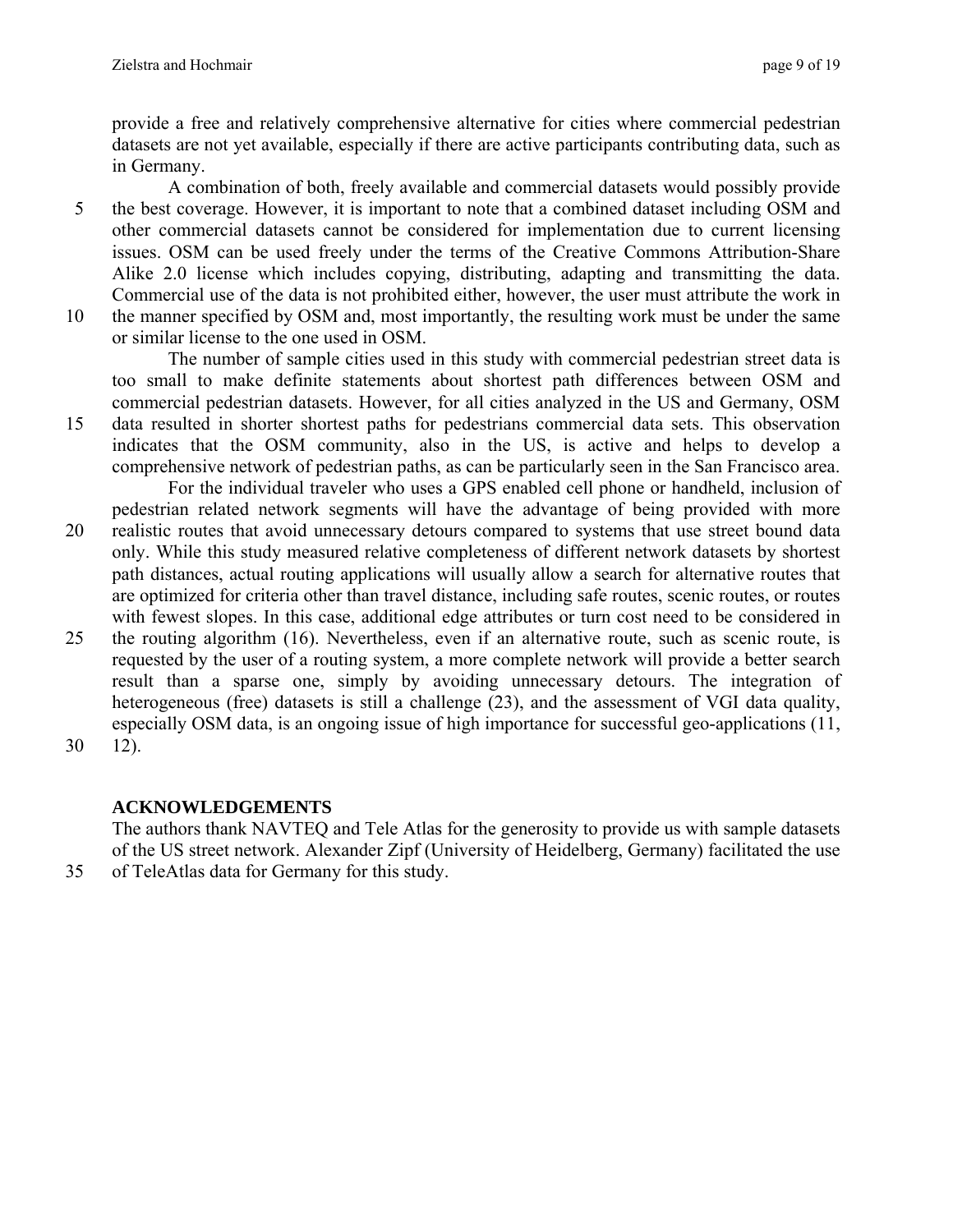#### **References**

- (*1*) Bharat, R. and Minakakis, L. Evolution of Mobile Location-based Services. *Communication of the ACM*, Vol. *46*, No. 12, 2003, pp. 61-65.
- (*2*) Bovy, P. H. L. and Stern, E. *Route Choice: Wayfinding in Transport Networks*, Kluwer Academic, Dordrecht, 1990.
- (*3*) Ching-Chien, C., Knoblock, C. A., and Shahabi, C. Automatically Conflating Road Vector Data with Orthoimagery. *GeoInformatica*, Vol. 10, No. 4, 2006, pp. 495–530.
- (*4*) Chiu, D. K. W., Lee, O. K. F., Leung, H.-F., Au, E. W. K., and Wong, M. C. W. *A Multi-Modal Agent Based Mobile Route Advisory System for Public Transport Network*. 38th Hawaii International Conference on System Sciences, 2005.
- (*5*) Cobb, M., Chung, M. J., Foley, H., Petry, F., Shaw, K., and Miller, H. V. A Rule-based Approach for the Conflation of Attributed Vector Data. *GeoInformatica*, Vol. 2, No. 1, 1998, pp. 7-35.
- (*6*) Corona, B. and Winter, S. Datasets for Pedestrian Navigation Services. In J. Strobl, T. Blaschke and G. Griesebner (eds.), *Proceedings of the AGIT Symposium*, Wichmann, Heidelberg, 2001, pp. 84-89.
- (*7*) Daamen, W., Bovy, P. H. L., Hoogendoorn, S. P., and V. d. Reijt, A.. *Passenger Route Choice concerning Level Changes in Railway Stations*. Transportation Research Board - 84th Annual Meeting, Washington, D.C. Transportation Research Board of the National Academies, 2005.
- (*8*) ETC Institute 2009-2010 Regional On-Board Transit Survey. http://www.atlantaregional.com/transportation/travel-demand-model/on-board-transitsurvey. Accessed Mar 1, 2012
- (*9*) Golledge, R. G. Path Selection and Route Preference in Human Navigation: A Progress Report. In A. U. Frank and W. Kuhn (eds.), *Conference on Spatial Information Theory (COSIT'95)*, *LNCS 988*, Springer, Berlin, 1995, pp. 207-222.
- (*10*) Goodchild, M. F. Citizens as Voluntary Sensors: Spatial Data Infrastructure in the World of Web 2.0 (Editorial). *International Journal of Spatial Data Infrastructures Research (IJSDIR)*, Vol. 2, 2007, pp. 24-32.
- (*11*) Goodchild, M. F. Spatial accuracy 2.0. In J.-X. Zhang and M. F. Goodchild (eds.), *Spatial Uncertainty, Proceedings of the Eighth International Symposium on Spatial Accuracy Assessment in Natural Resources and Environmental Science*s, World Academic Union, Liverpool, 2008, pp. 1-7.
- (*12*) Haklay, M. How good is Volunteered Geographical Information? A comparative study of OpenStreetMap and Ordnance Survey datasets, *Environment and Planning B, Planning and Design*, Vol. 37, No. 4, 2010, pp. 682 – 703.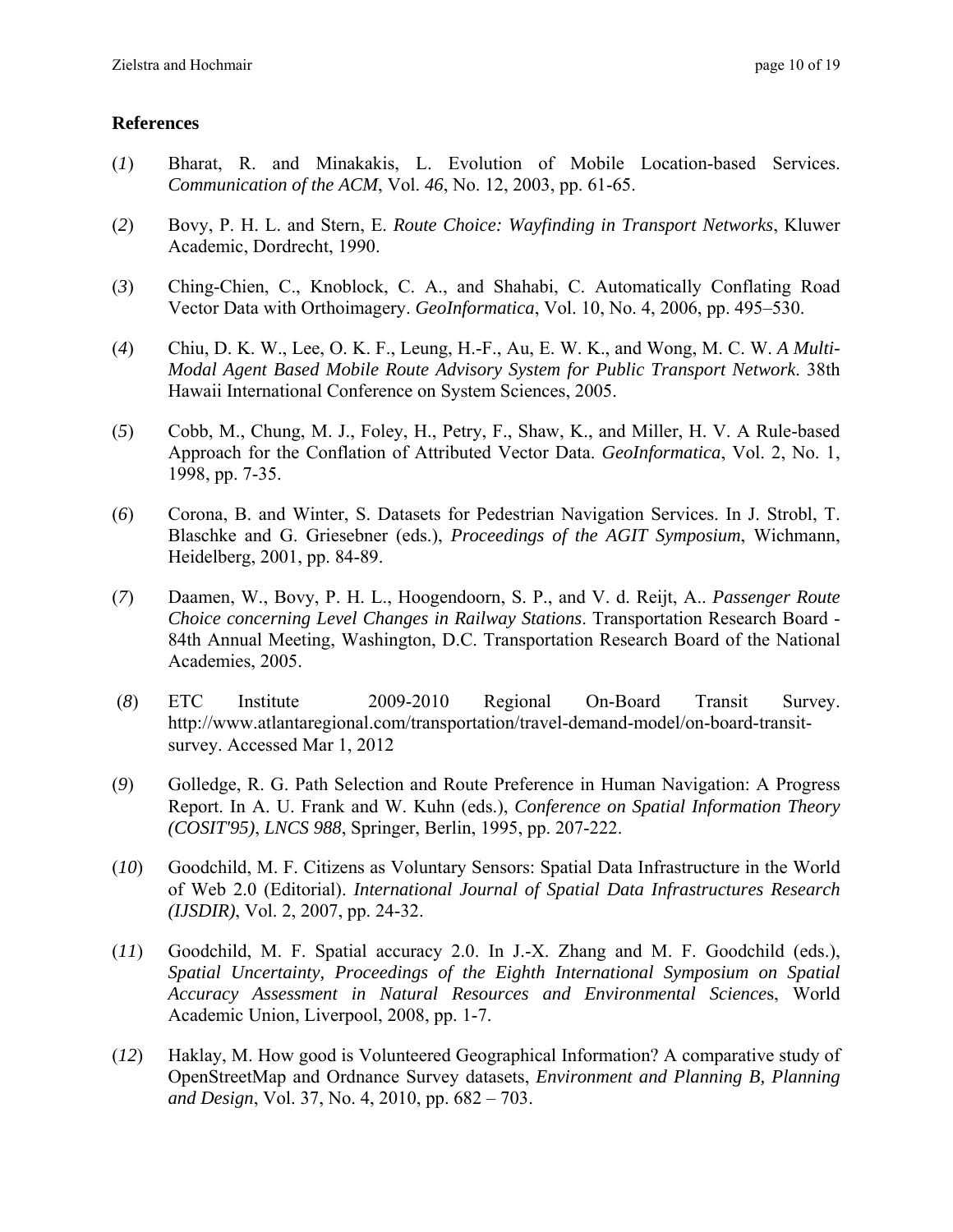- (*13*) Ham, S. A., Macera, C. A., and Lindley, C. Trends in Walking for Transportation in United States, 1995 and 2001. *Preventing Chronic Disease, Public Health Research, Practive, and Policy*, Vol. 2, No. 4, 2005.
- (*14*) Hochmair, H. H. Towards a classification of route selection criteria for route planning tools. In P. Fisher (ed.), *Developments in Spatial Data Handling*, Springer, Berlin, 2004, pp. 481-492.
- (*15*) Hochmair, H. H. Optimal Route Selection with Route Planners: Results of a Desktop Usability Study. In H. Samet, M. Schneider and C. Shahabi (eds.), *Proceedings of the 15th ACM International Symposium on Geographic Information Systems*, ACM, New York, NY, 2007, pp. 312-315.
- (*16*) Hochmair, H. H. Grouping of Optimized Pedestrian Routes for Multi-Modal Route Planning: A Comparison of Two Cities. In L. Bernard, H. Pundt and A. Friis-Christensen (eds.), *The European Information Society - Taking Geoinformation Science One Step Further*, *Lecture Notes in Geoinformation and Cartography*, Springer, Berlin, 2008, pp. 339-358.
- (*17*) Hoogendoorn, S. and Bovy, P. Pedestrian Route-Choice and Activity Scheduling Theory and Models. *Transportation Research Part B*, Vol. 38, 2004, pp. 169-190.
- (*18*) Iacono, M., Krizek, K., and El-Geneidy, A. (2008). *Access to Destinations: How Close is Close Enough? Estimating Accurate Distance Decay Functions for Multiple Modes and Different Purposes* Minneapolis, MN. *www.cts.umn.edu/Publications/ResearchReports/pdfdownload.pl?id=916*. Accessed Mar 1, 2012
- (*19*) Kim, N., Lee, H. S., Oh, K. J., and Choi, J. Y. Context-aware mobile service for routing the fastest subway path. *Expert Systems with Applications*, Vol. 36, No. 2, 2009, pp. 3319-3326.
- (*20*) Loutzenheiser, D. R. Pedestrian Access to Transit: Model of Walk Trips and Their Design and Urban Form Determinants Around Bay Area Rapid Transit Stations. *Transportation Research Record: Journal of the Transportation Research Board*, Vol. 1604, 1997, pp. 40-49.
- (*21*) Muraleetharan, T. and Hagiwara, T. *Overall Level-of-Service of the Urban Walking Environment and Its Influence on Pedestrian Route Choice Behavior: Analysis of Pedestrian Travel in Sapporo, Japan*. Transportation Research Board - 86th Annual Meeting, Washington, D.C. Transportation Research Board of the National Academies, 2007.
- (*22*) Rietveld, P. The accessibility of railway stations: the role of the bicycle in The Netherlands. *Transportation Research Part D*, Vol. 5, No. 1, 2000, pp. 71-75.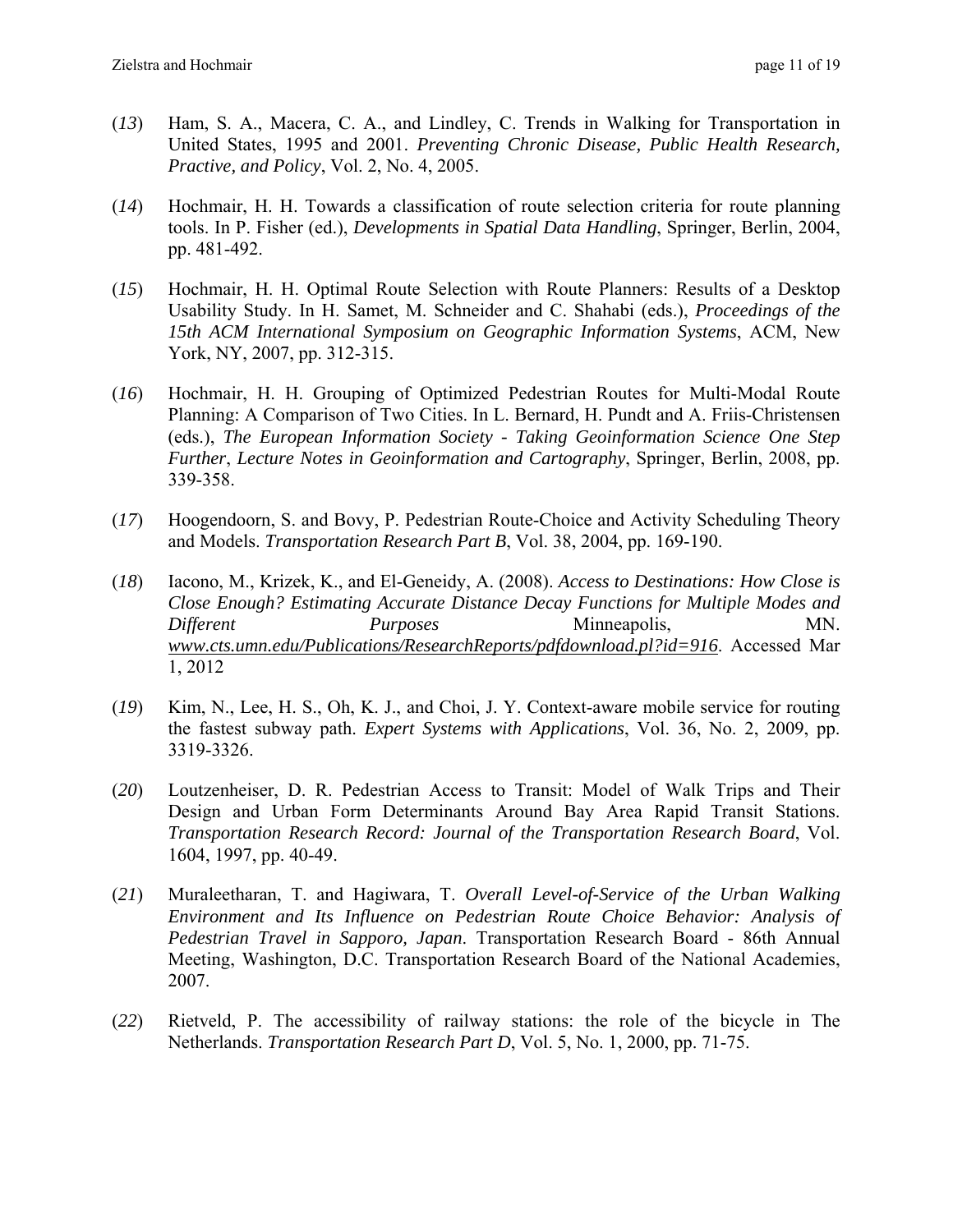- (*23*) Scheider, S. and Schulz, D. Specifying Essential Features of Street Networks. In S. Winter (ed.), *Conference on Spatial Information Theory (COSIT'07)*, *LNCS 4736*, Springer, Berlin, 2007, pp. 169-185.
- (*24*) Senevirante, P. N. and Morrall, J. F. Analysis of factors affecting the choice of route of pedestrians. *Transportaton Planning and Technology*, Vol. 10, 1986, pp. 147-159.
- (*25*) Song, W., Keller, J., Haithcoat, T., and Davis, C. Automated Geospatial Conflation of Vector Road Maps to High Resolution Imagery. *IEEE TRANSACTIONS ON IMAGE PROCESSING*, Vol. 18*,* No. 2, 2009, pp. 388-400.
- (*26*) Wu, Q. and Hartley, J. Accommodating User Preferences in the Optimization of Public Transport Travel. *International Journal of Simulation Systems, Science & Technology: Applied Modelling & Simulation*, Vol. 5, No. 3-4, 2004, pp. 12-25.
- (*27*) Zhao, F., Chow, L.-F., Li, M.-T., Ubaka, I., and Gan, A. Forecasting transit walk accessibility: Regression model alternative to buffer. *Transportation Research Record: Journal of the Transportation Research Board*, Vol. 1835, 2003, pp. 34-41.
- (*28*) Zielstra, D. and Hochmair, H. H. A Comparative Study of Pedestrian Accessibility to Transit Stations Using Free and Proprietary Network Data. *Transportation Research Record: Journal of the Transportation Research Board*, Vol. 2117, 2011, pp. 145-153.
- (*29*) Zielstra, D. and Zipf, A. Quantitative Studies on the Data Quality of OpenStreetMap in Germany. In R. Weibel and S. Fabrikant (eds.), *Proceedings of the Sixth International Conference on Geographic Information Science*, GIScience, Zurich, Switzerland, 2010, pp. 20-26.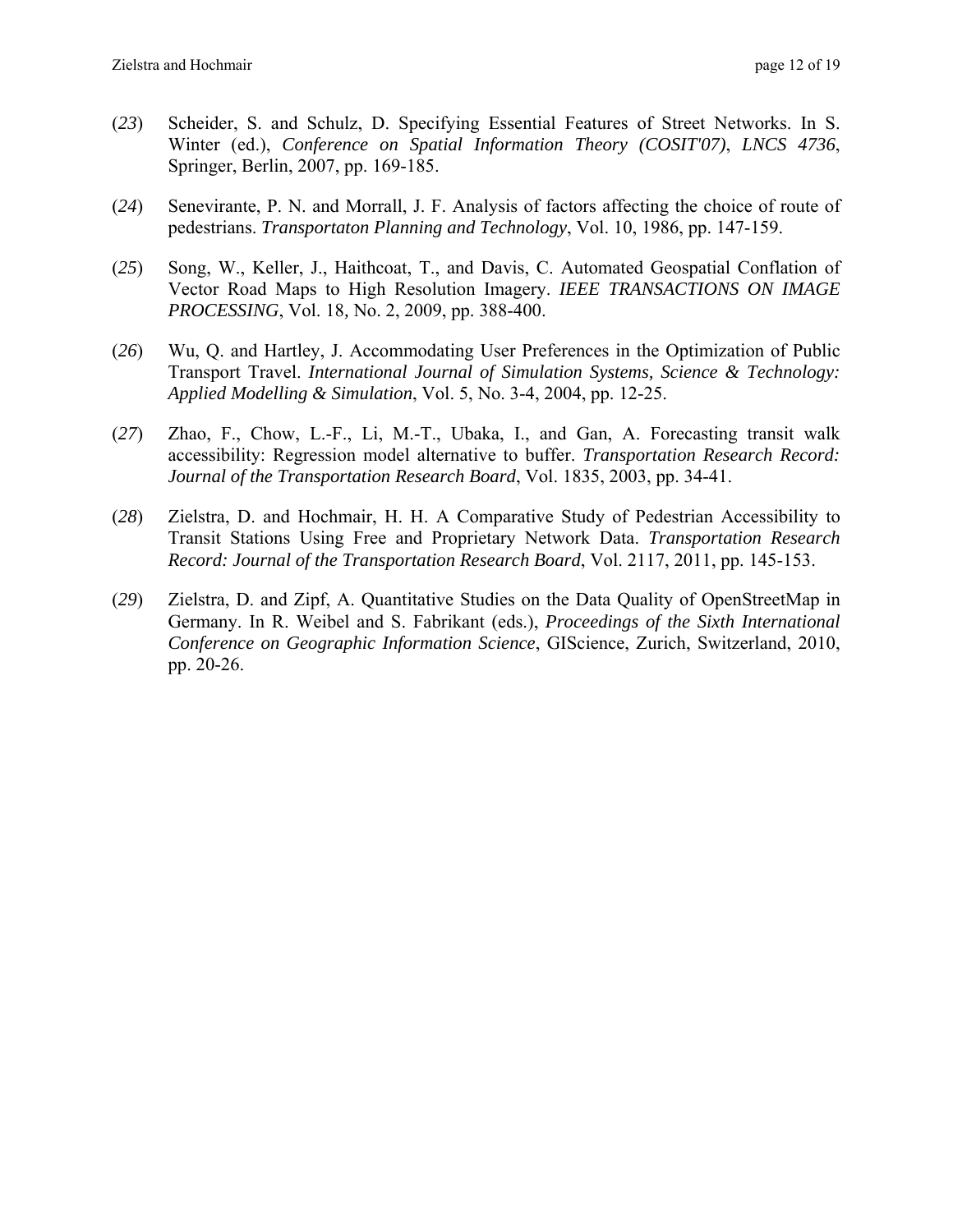#### **List of Figure Captions and Table Titles**

**TABLE 1 Datasets used for different cities.** 

**FIGURE 1 Random pedestrian routes tested in Berlin** 

**FIGURE 2 Error of omission in Berlin (a) and error of commission in Miami (b)** 

**FIGURE 3 Total lengths of approximately 1000 tested pedestrian routes for selected US and German cities using different data sources** 

**FIGURE 4 Characteristics of observed OpenStreetMap trip distances for Berlin**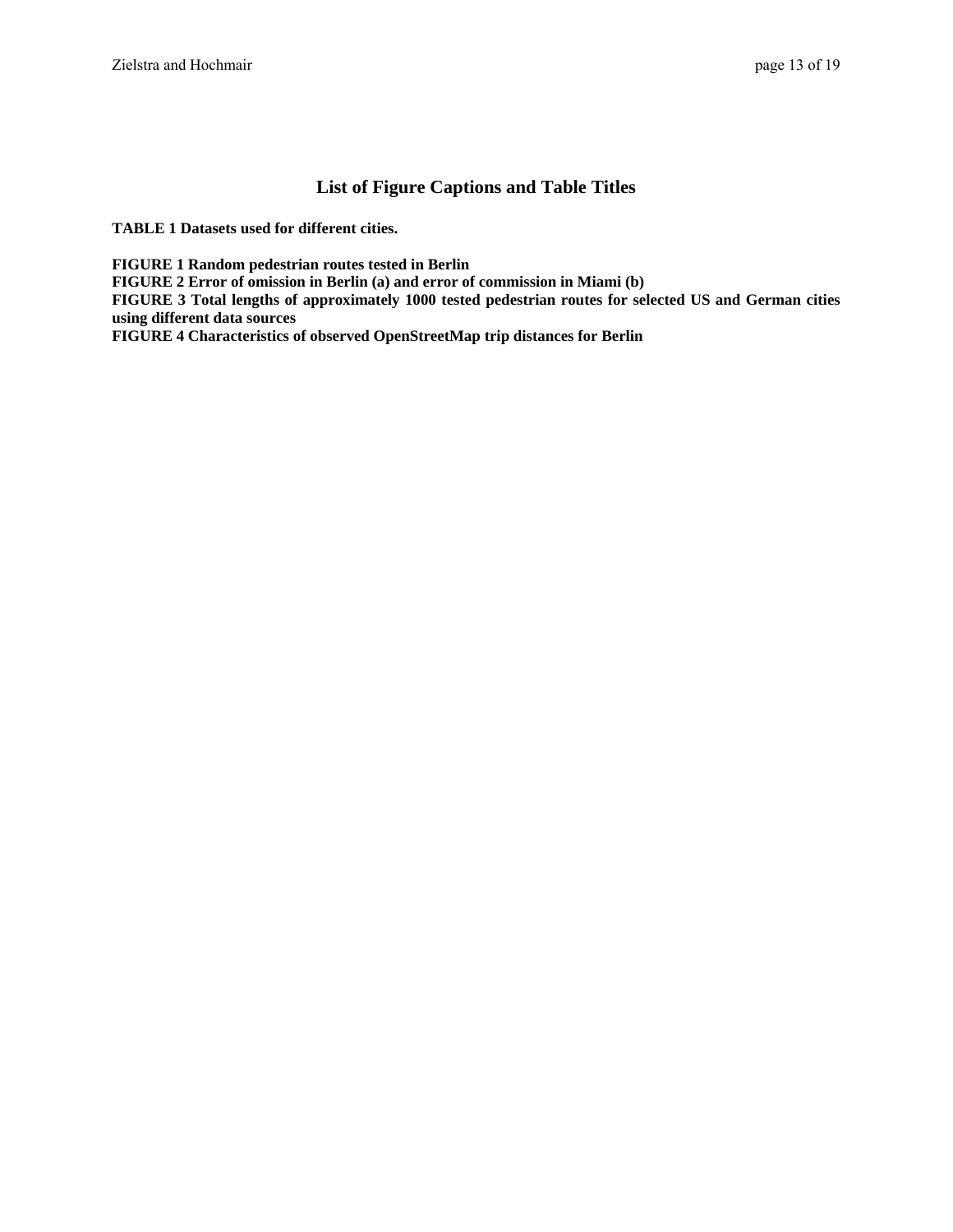#### **TABLE 1 Datasets used for different cities.**

|                |               | <b>Commercial</b> |        | <b>Free / Government</b> |              |
|----------------|---------------|-------------------|--------|--------------------------|--------------|
|                |               | <b>NAVTEQ</b>     | TomTom | <b>OSM</b>               | TIGER/Line   |
| <b>USA</b>     | Miami         |                   |        |                          |              |
|                | San Francisco |                   |        |                          |              |
|                |               |                   |        |                          |              |
|                |               |                   |        |                          | <b>ATKIS</b> |
| <b>Germany</b> | Berlin        |                   |        |                          |              |
|                | Munich        |                   |        |                          |              |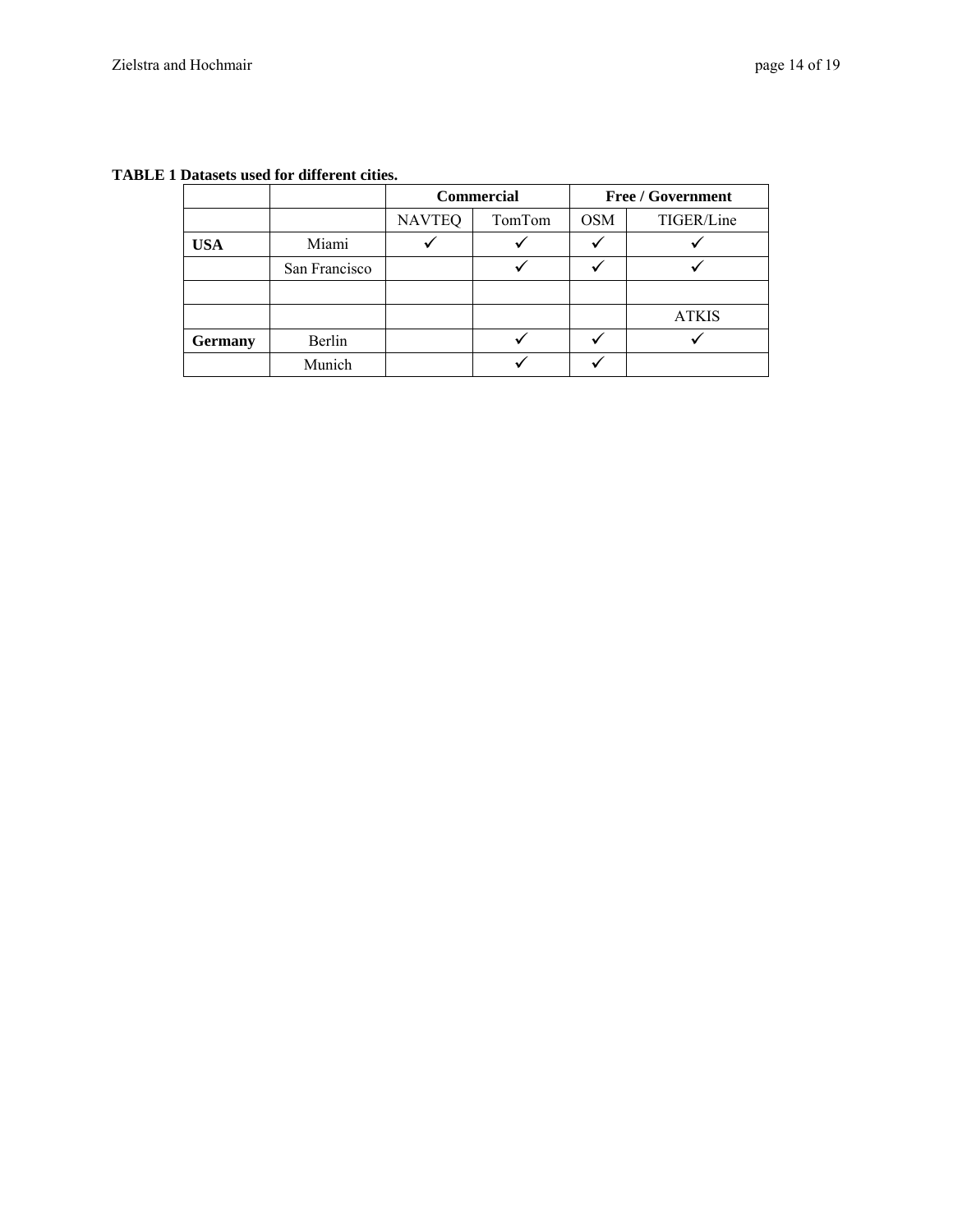

**FIGURE 1 Random pedestrian routes tested in Berlin**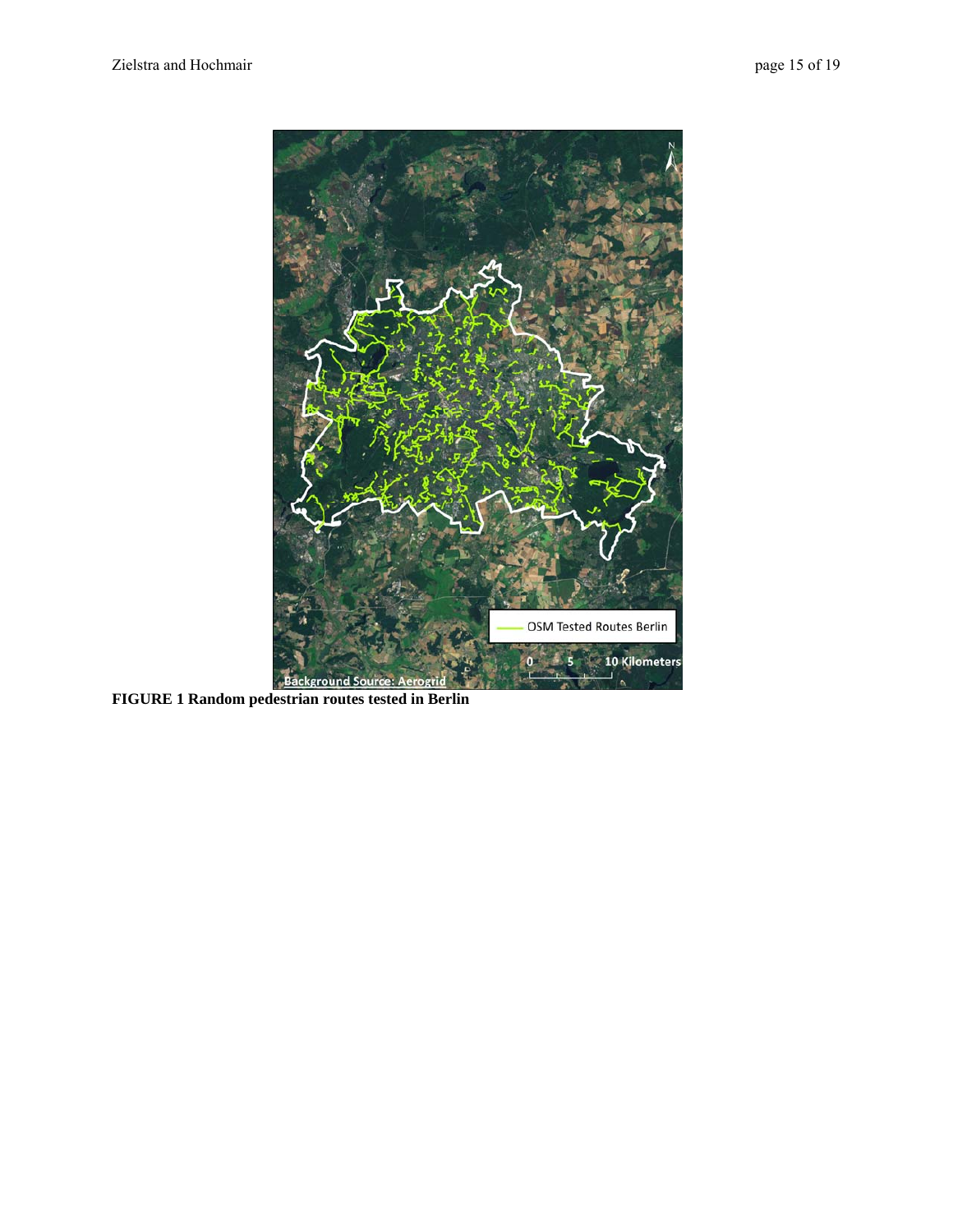

**FIGURE 2 Error of omission in Berlin (a) and error of commission in Miami (b)**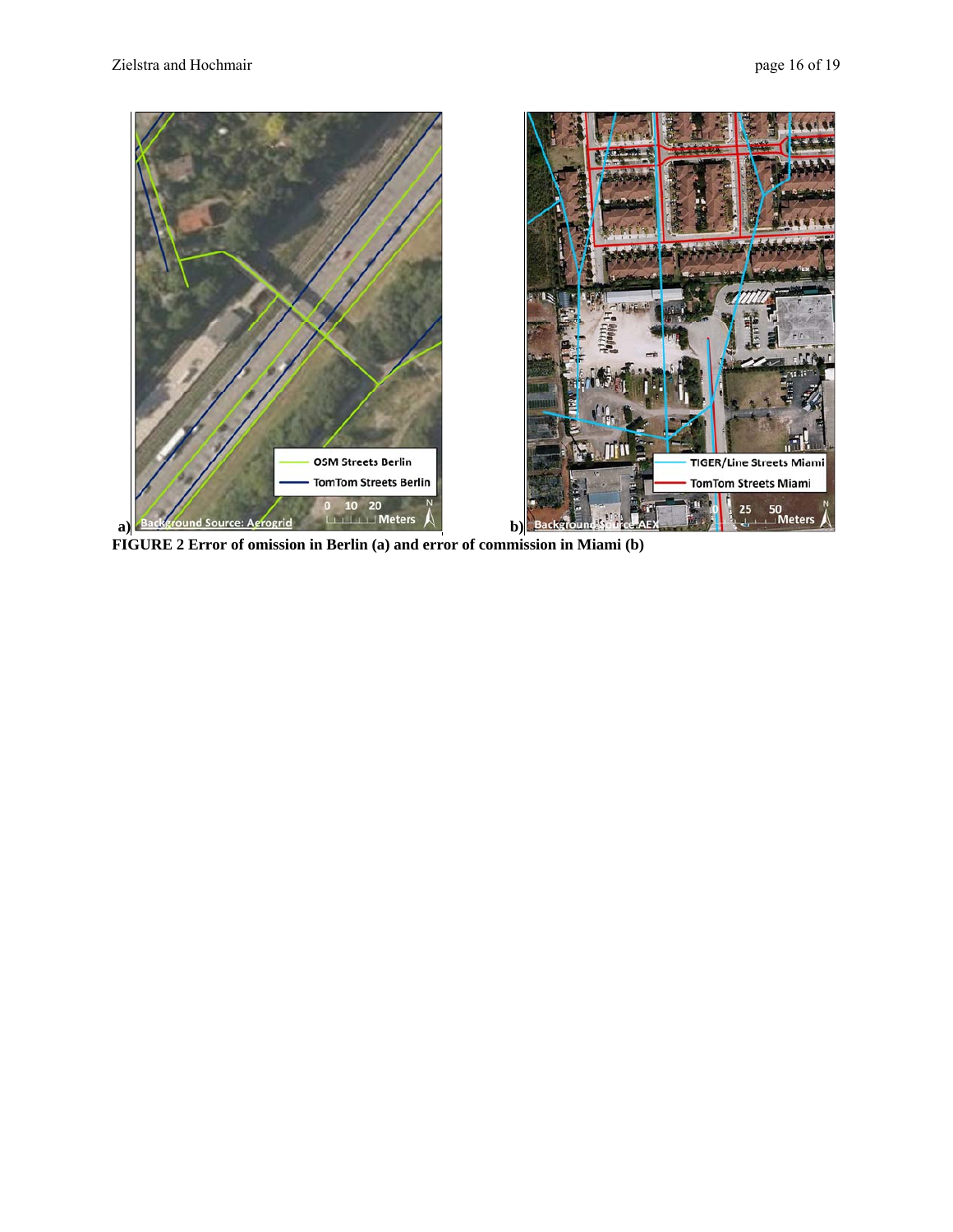



**FIGURE 3 Total lengths of approximately 1000 tested pedestrian routes for selected US and German cities using different data sources**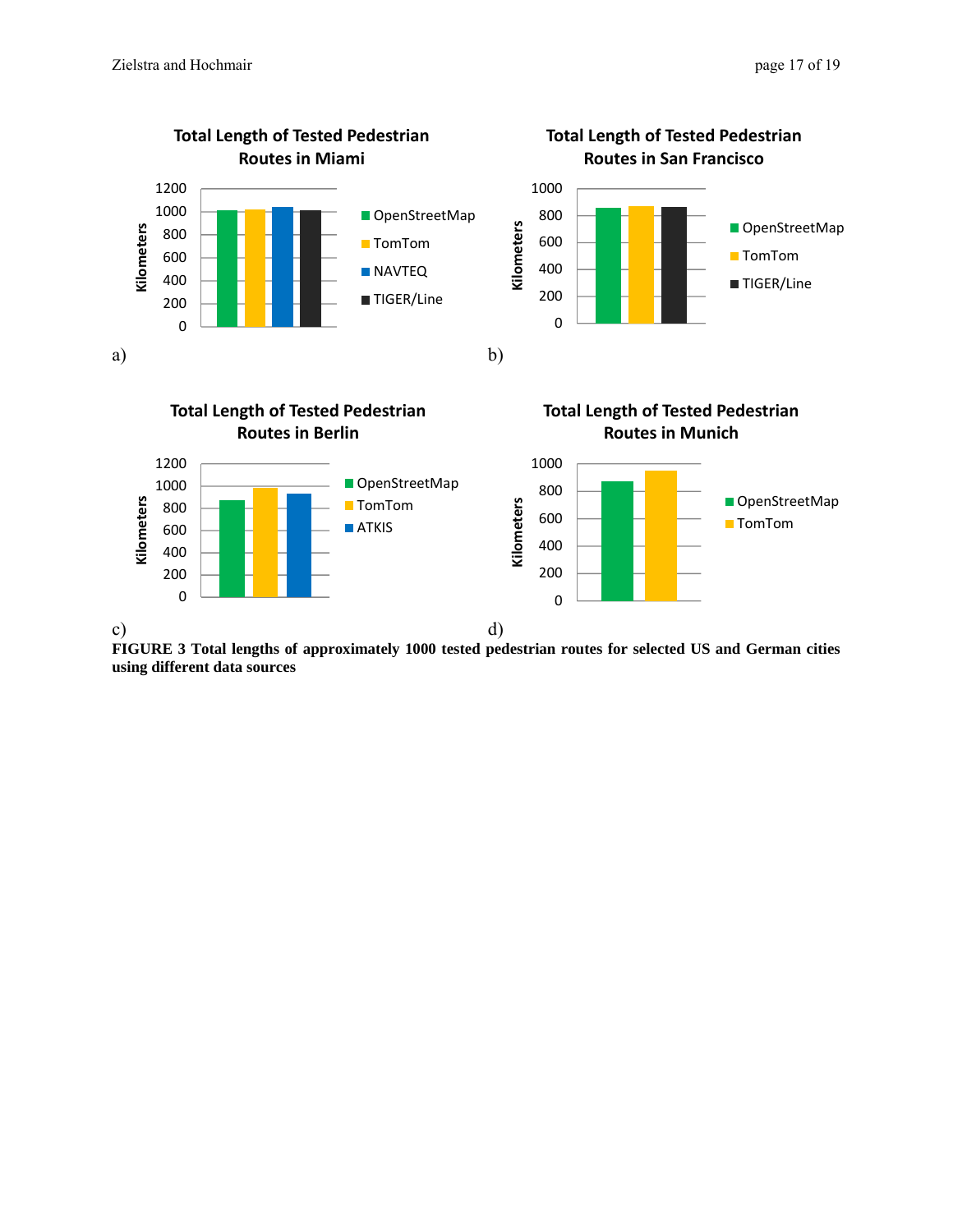

**FIGURE 4 Characteristics of observed OpenStreetMap trip distances for Berlin**